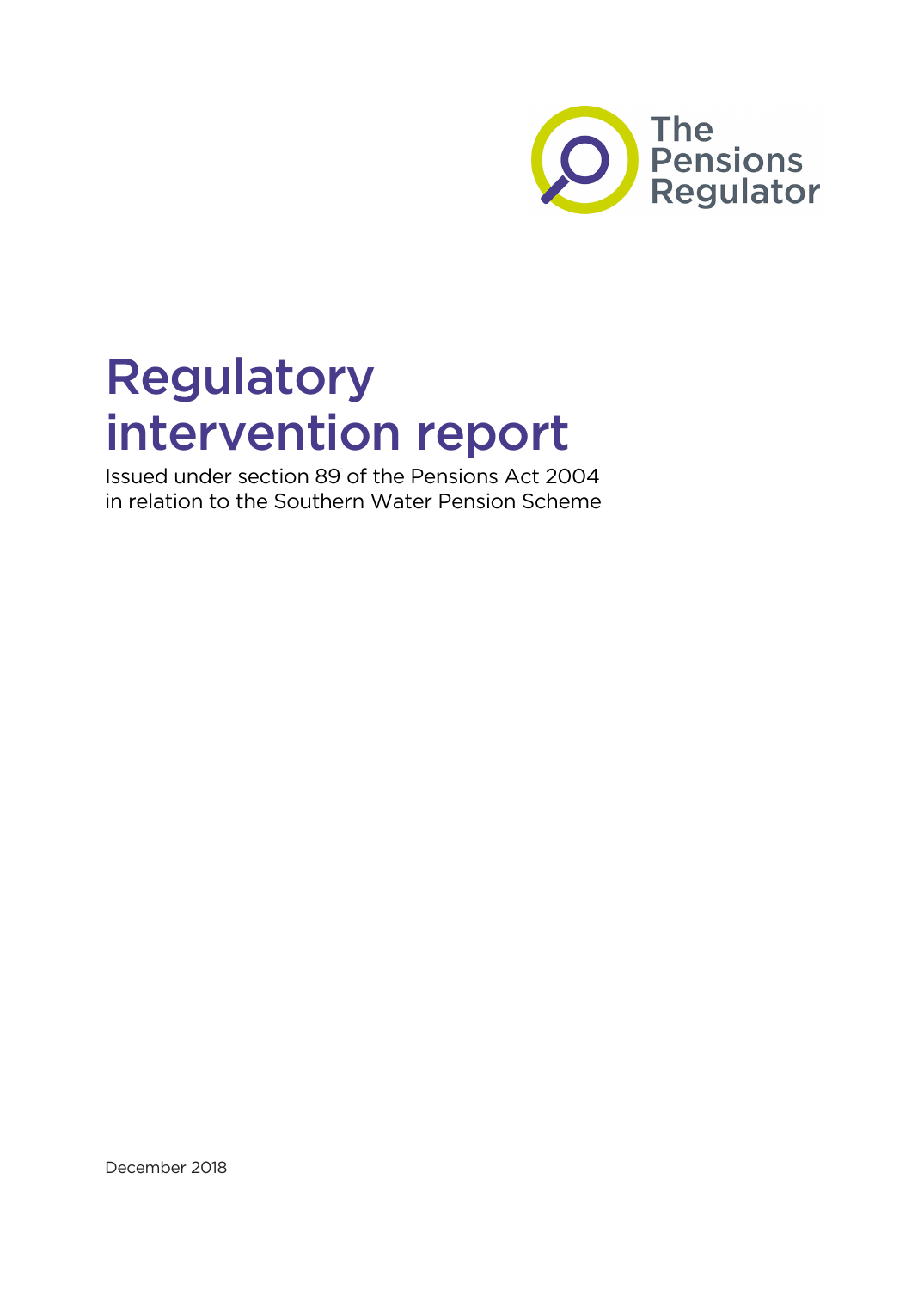### Summary

Southern Water Services Limited and the trustee of its defined benefit (DB) pension scheme had failed to adequately address our concerns about the scheme's funding over a long period of time. Given the strength of the company, we were concerned that the scheme was carrying unnecessary risk due to the inappropriately long recovery plan (RP) and being treated unfairly relative to the company's shareholders, despite us having raised the issue with them in previous discussions.

In December 2015, the trustee and company agreed a valuation as at 31 March 2013 which, in our view, did not comply with funding legislation. The new recovery plan (RP) resulted in substantially reduced deficit repair contributions (DRCs) over an extended time period during which the company was planning to pay dividends to shareholders.

We communicated extensively with both parties throughout the valuation process and clearly outlined our concerns and how we expected them to be met. We believed that higher DRCs were affordable, that the recovery plan was too long and that there was the potential for members to be treated unfairly as compared to the shareholders.

Once we received the valuation, we immediately opened an investigation and began regulatory proceedings to exercise our funding powers to force the company to pay increased DRCs.

Faced with regulatory proceedings, the trustee and company took on board our expectations and, despite differing opinions on issues around covenant, funding structures and whether or not their proposals complied with funding legislation, ultimately put together a funding package that we considered to be compliant.

The company has now agreed to pay significantly higher DRCs under a shorter RP. A dividend-sharing mechanism has also been put in place to ensure fair treatment of the members. We have now ceased our regulatory action as member protection has been increased, the scheme's reliance on the employer covenant has been reduced, and what we considered to be unfair treatment has been addressed.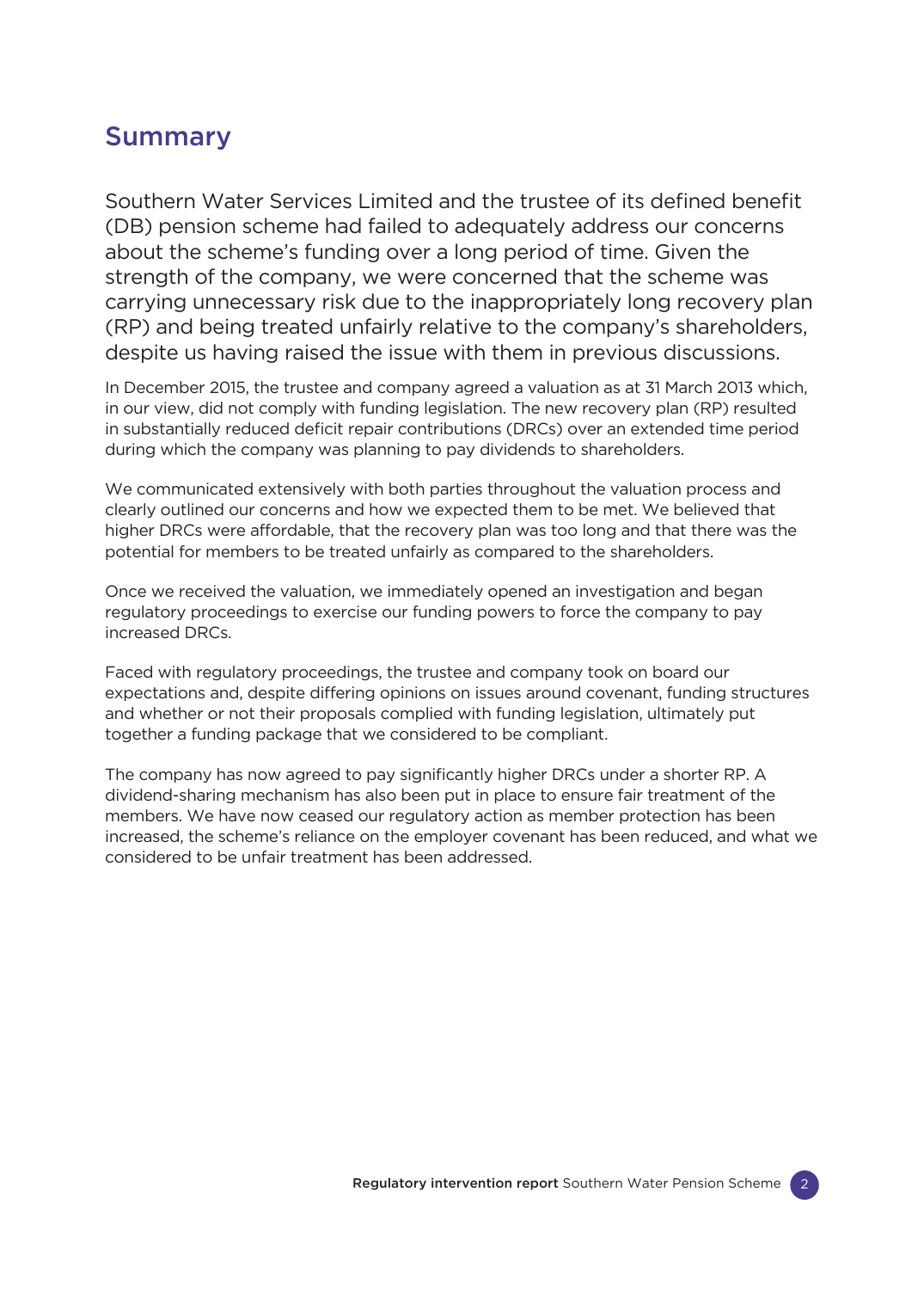### Illustrated summary



# **Background**

The Southern Water Pension Scheme, which was established in July 1988, is open to accrual but closed to new members. It currently has nearly 4,000 members and, as at 31 March 2016, it had an ongoing deficit of £252 million.

Southern Water Services Limited is a private utility company providing water and wastewater services in Hampshire, the Isle of Wight, Sussex and Kent under a 25-year rolling monopoly licence. The scheme is run by a corporate trustee - Southern Water Pension Trustees Limited.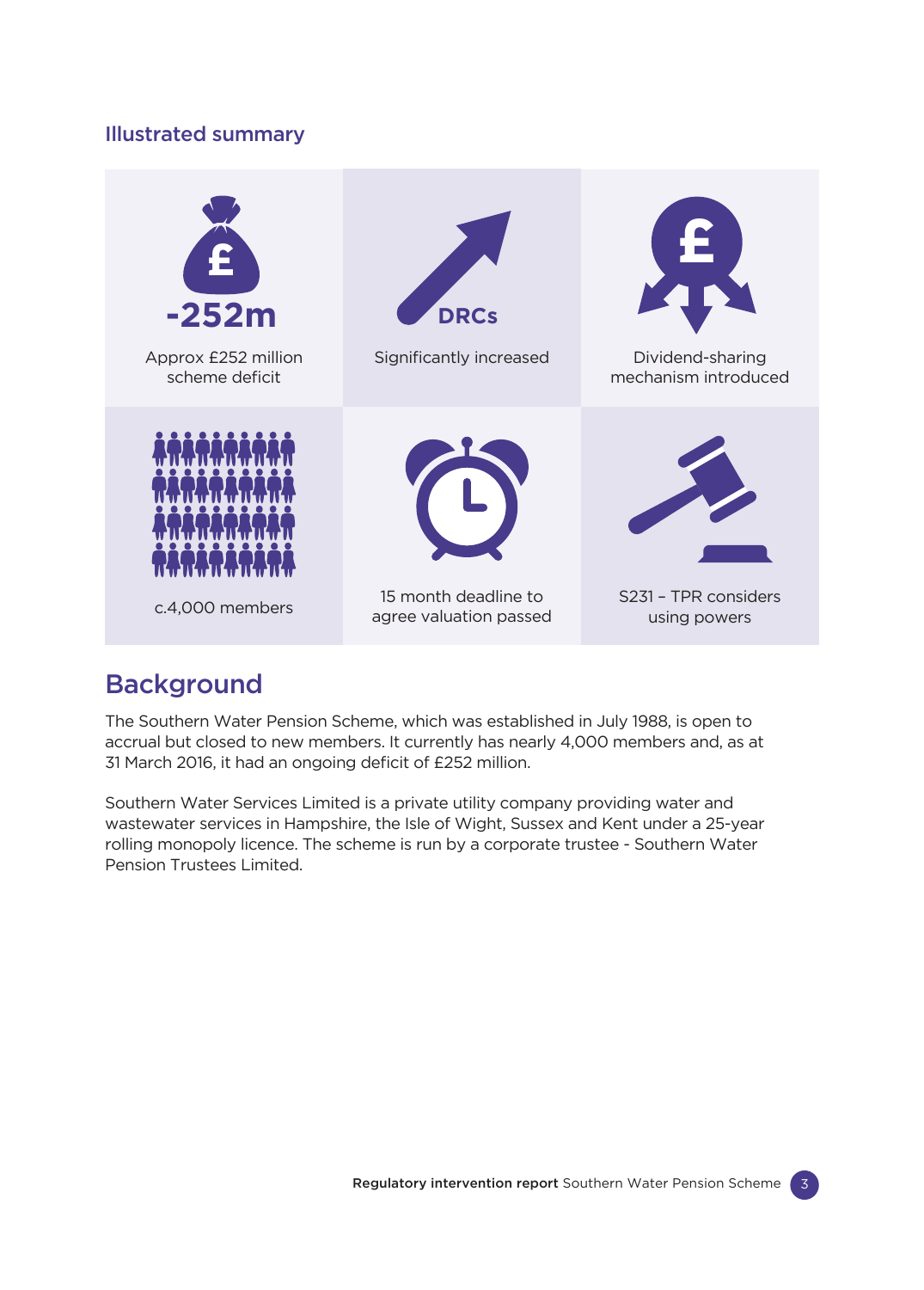# What was our focus and why?

### Funding

We were concerned about unnecessary risk exposure because of the inappropriately long RP given the strength of the company. We considered that the company could afford to clear the scheme's deficit much more quickly - this was evident from the company's dividend package. Discretionary dividends were materially higher than DRCs, which we believed represented unfair treatment of the scheme. However, the company and the trustee believed the 2013 valuation was compliant. The company considered that the covenant (the ability of an employer to financially support a pension scheme) was very strong, a view based on the company operating under a 25-year rolling monopoly licence.

Our assessment of the company's covenant was tending to strong and we highlighted medium term risks to affordability resulting from the regulatory controls over the company's pricing, as subsequently demonstrated by regulatory pressures from OFWAT. Given the company's current circumstances with strong cash generation, we considered this should result in a shorter RP.

This is why we were prepared to use our funding powers on this scheme under section 231 of the Pensions Act 2004, to determine the company's DRCs by imposing a replacement recovery plan and schedule of contributions.

#### Fair treatment

For schemes that have strong employers, we would expect to see short RPs. Our scheme funding statistics<sup>1</sup> show that the average recovery plan length<sup>2</sup> for strong employers is 5.9 years and, for tending to strong employers, is 7.2 years. We are likely to have concerns where RPs for strong employers extend beyond this.

As we have set out in our last two annual funding statements<sup>3</sup>, where dividends are disproportionate, we expect to see a relatively short RP. If not, we will take steps to ensure that a more appropriate balance is struck between the interests of the scheme and shareholders.

- 2 Based on those valuations that have effective dates between 22 September 2015 and 21 September 2016 (Tranche 11)
- 3 [http://www.thepensionsregulator.gov.uk/doc-library/statements.aspx](http://www.thepensionsregulator.gov.uk/doc-library/statements.aspx )

<sup>1</sup> <https://www.thepensionsregulator.gov.uk/en/document-library/research-and-analysis>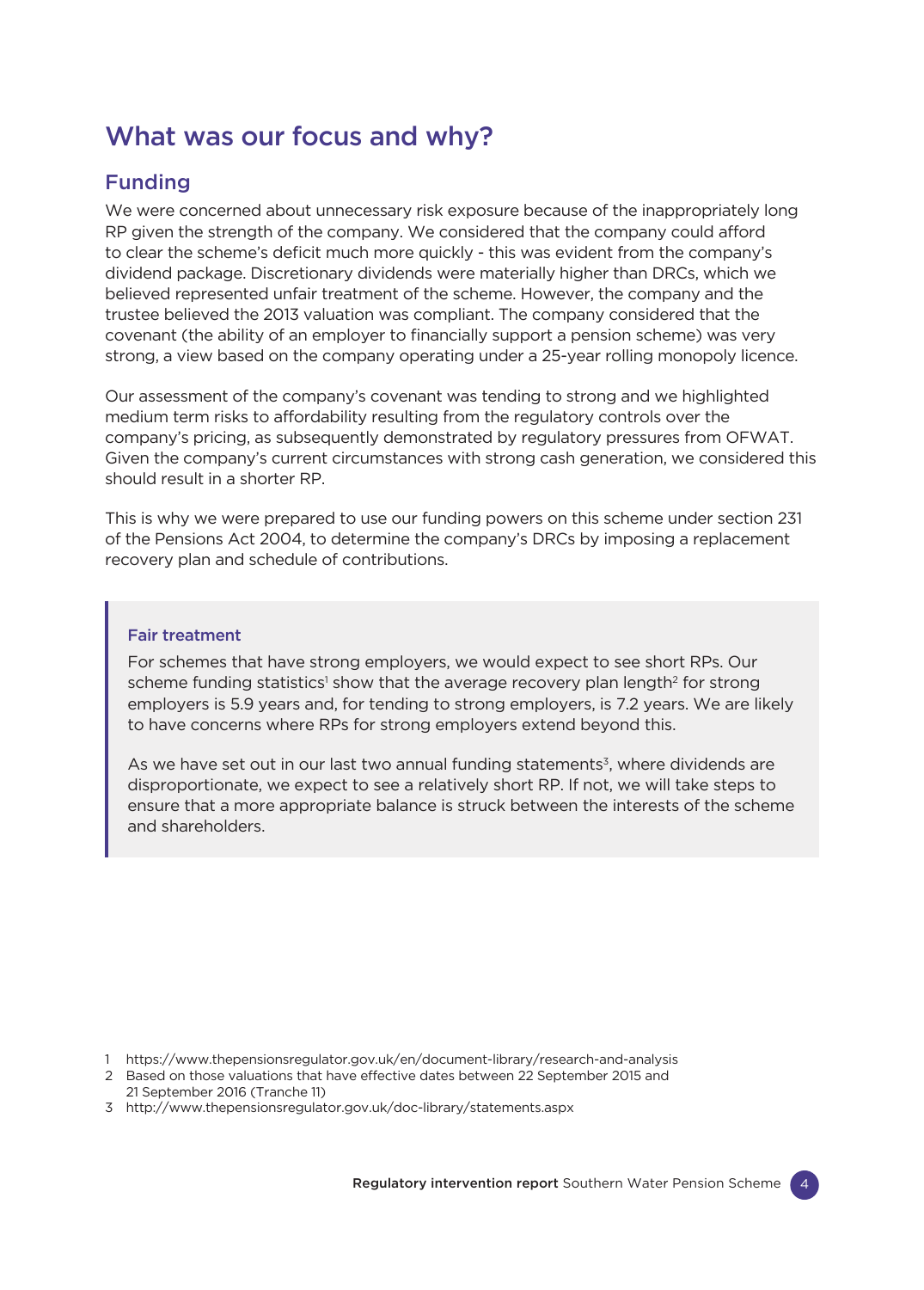#### Funding powers

Section 231 of the Pensions Act 2004 gives TPR the power to:

- set a scheme's technical provisions (the scheme's statutory funding target)
- impose an RP and/or schedule of contributions (how the funding target is to be met or maintained)
- modify the rate of the members' future benefit accrual

This power can be used in the following circumstances:

- 1. When there has been a failure to comply with the statutory funding requirements. $4$
- 2. Where the scheme has put in place imprudent technical provisions or an inappropriate RP.

4 Under Part 3 of the Pensions Act 2004

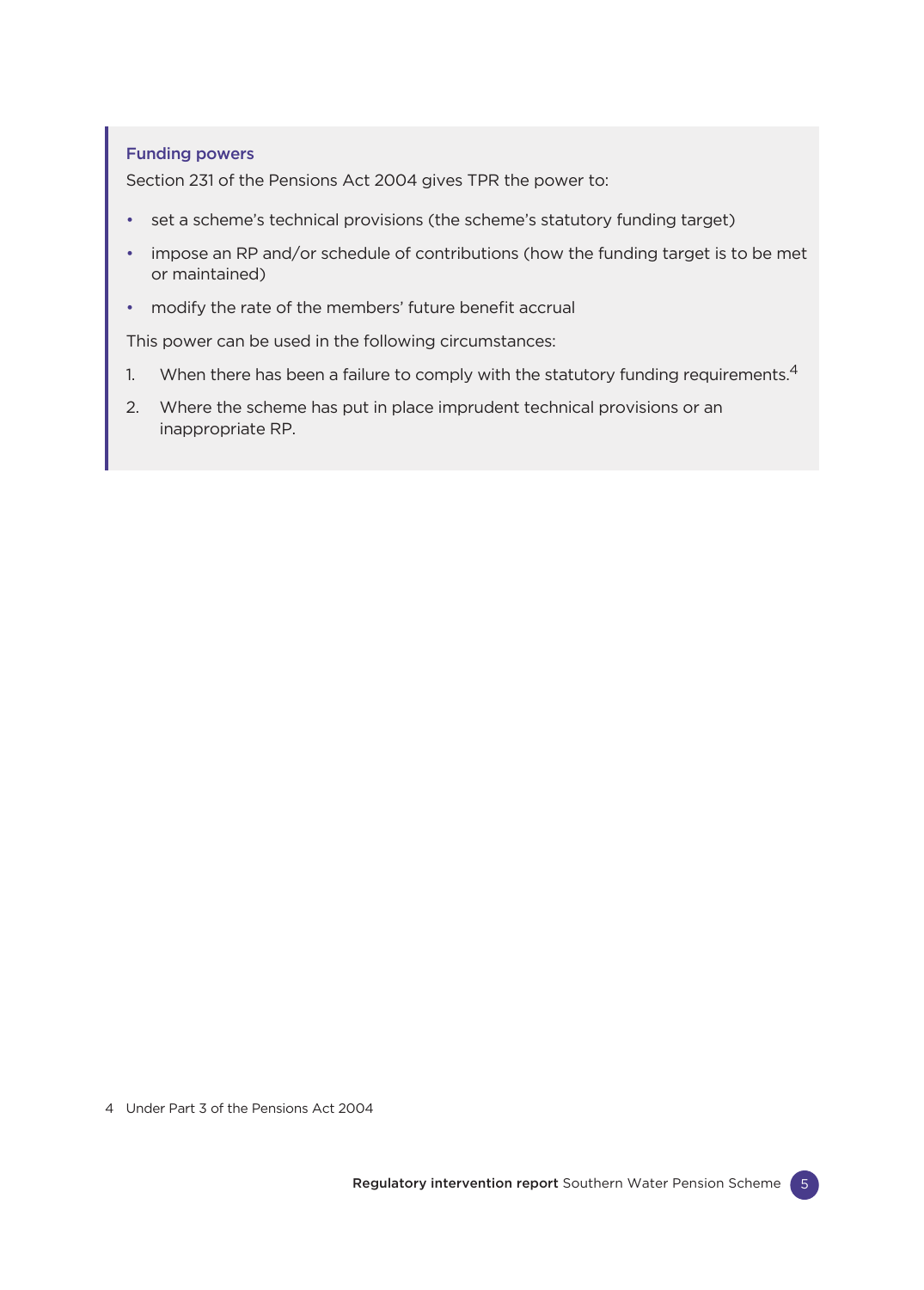### Regulatory action

The scheme's 2010 valuation was over nine months late, causing us to investigate further with the trustee and company. The RP was 15 years long, but it appeared to us that the employer could afford to pay more and reduce the level of risk in the scheme with a shorter RP.

We maintained our contact and communicated extensively with the trustee and company on the 2013 valuation to clearly explain our concerns. The company nevertheless decided to declare dividends of approximately £210 million from 2015 to 2020, and in 2016 and 2017 the company did pay dividends of £190 million to its ultimate investors. These were the first dividends in over five years. Under the 2013 valuation agreement, the DRCs were to be effectively halved from £20 million to £10 million per year over the period 2016 to 2019, despite an increase in the scheme's deficit. The company demonstrated it could easily pay the reduced level of contributions over that period because they were pre-paid on 31 March 2016.

Despite our clear warning that the proposed RP would, in our view, be non-compliant with funding legislation, both parties agreed the 2013 valuation and submitted it (nearly 18 months late) in December 2015. As the trustee failed to adequately address our concerns and presented us with an RP that we considered to be non-compliant, we took the steps we said we would take and opened an investigation to exercise our s231 powers.

During our investigation we issued information requests under section 72 of the Pensions Act 2004 to the trustee and company to gather evidence.

To support our case we also instructed a covenant expert to complete an assessment of the company's affordability and the impact of paying higher DRCs (and lower dividends) on the company.

Despite being kept informed of the progress of our investigation, and warnings from their industry regulator, OFWAT, that the next pricing period would be a tighter regime (resulting in a need for certain water companies to reduce their debt in order to retain their credit rating), in 2016 and 2017 the company paid the majority of the dividends, which its 2016-2020 business plan had shown would be paid during the whole of that period. This act led us to open an anti-avoidance investigation alongside the existing funding investigation. We were primarily concerned with whether the payments gave rise to grounds for us to use our Contribution Notice (CN) powers. As part of the overall settlement, and in light of an acceptable valuation proposal being made, we ultimately decided not to pursue this investigation further.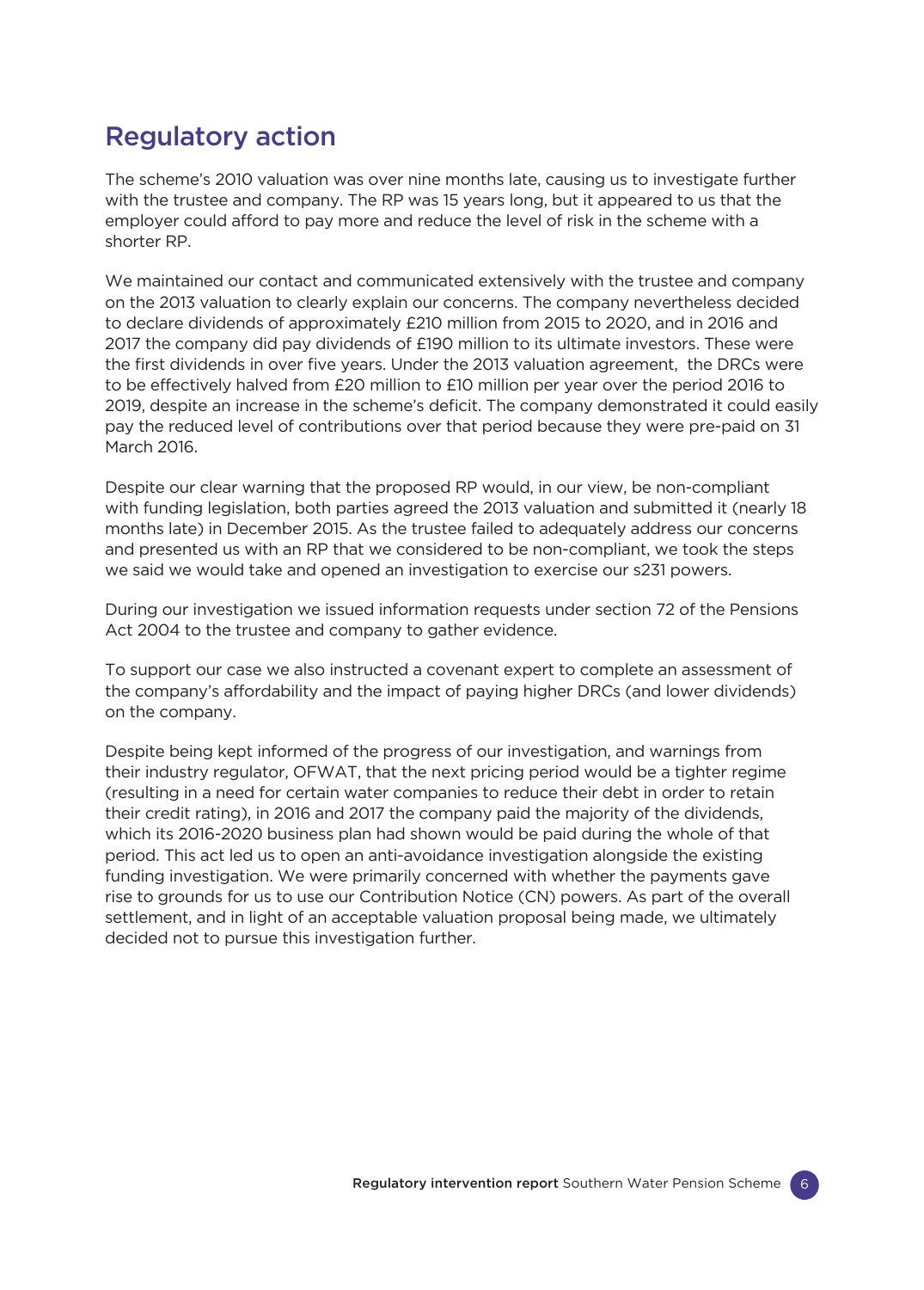#### Anti-avoidance powers

We have power under the Pensions Act 2004 to issue a CN under section 38 and/or a financial support direction (FSD) under section 43, which are often referred to as our 'anti-avoidance' or 'moral hazard' powers.<sup>5</sup>

#### Contribution Notice

A CN requires a cash payment to be made to a scheme (or, in some circumstances, to the PPF) by the target of our action, which might be the scheme's sponsoring employer or a person(s) connected to or associated with the employer (including individuals).

We can start our Warning Notice procedure seeking a CN up to six years after the act in question took place. A CN may also be issued under section 47 of the Pensions Act 2004 following non-compliance with an FSD.

Having concluded our funding investigation and decided that it was appropriate to use our funding powers, we began regulatory proceedings in relation to the 2013 valuation, issuing a Warning Notice under s231 of the Pensions Act 2004 in June 2017 in connection with that valuation and the RP in particular. The company and trustee were invited to make representations on our proposal to use our powers.

#### Warning Notices

When we consider it may be appropriate to use our regulatory powers, the first step in the process is to issue a Warning Notice to parties likely to be directly affected by the use of the power in question. This sets out our case for the use of powers. Those parties then have the opportunity to make representations to us supporting or opposing the use of our powers before we take the decision to refer the case to the Determinations Panel.

Our case procedures can be found at: [www.tpr.gov.uk/regulate-and-enforce/](http://www.thepensionsregulator.gov.uk/regulate-and-enforce/procedures-for-cases.aspx) [procedures-for-cases.aspx](http://www.thepensionsregulator.gov.uk/regulate-and-enforce/procedures-for-cases.aspx)

5 <https://www.tpr.gov.uk/en/about-us/how-we-regulate-and-enforce/anti-avoidance-powers>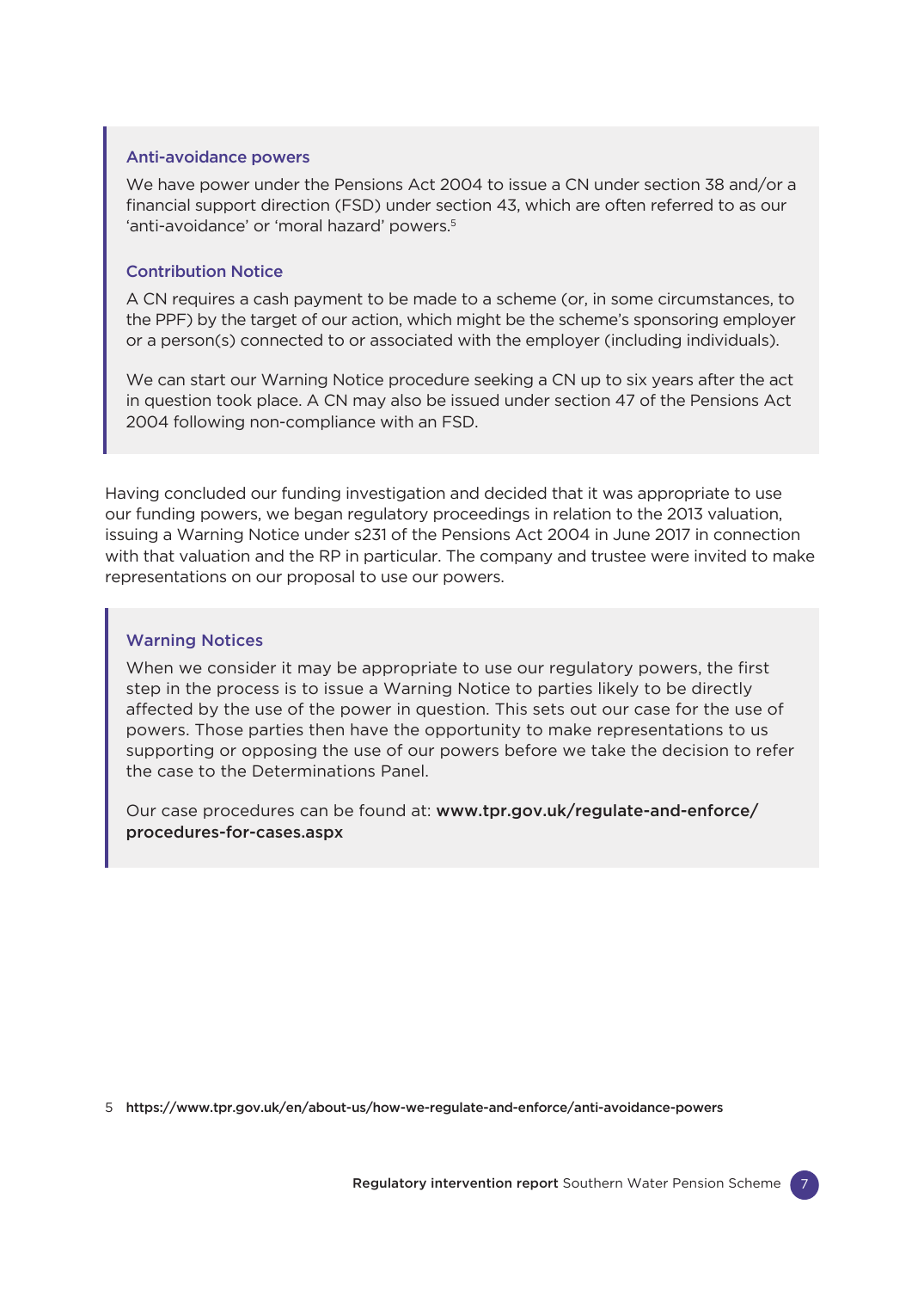The trustee took on board our concerns and attempted to address them as part of the 2016 valuation. We continued to monitor the situation throughout the negotiations between the trustee and company. The company remained unconvinced by our and the trustee's concerns and this led to a 'failure to agree' (FTA), which the trustee reported to us in November 2017. An FTA allows us to use our powers under s231 before a valuation is submitted and to impose a funding solution where parties cannot agree one between themselves. The 15 month statutory deadline for completing the valuation was also missed, which is a breach of legislation and, again, also allows us to pursue our s231 powers. The trustee kept us informed of the status of its discussions with the company and we encouraged both sides to maintain a dialogue and try to reach agreement even though the deadline had been missed.

As the statutory deadline for the 2016 valuation had been missed and the trustee had reported a FTA to us, we decided to focus on resolving the FTA and told the directly affected parties that we were not pursuing our 2013 valuation regulatory action as matters stood, and would not be referring it to our Determinations Panel at that point. We began drafting a Warning Notice in relation to the 2016 valuation's FTA and this was ready to be issued in spring 2018. However, we decided not to issue it at that time since the parties appeared close to an agreement with each other and with us.

These events all took place against the backdrop of OFWAT announcing its 2019 price review consultation, which proposed more stringent measures that would be likely to reduce water company affordability. This possibility (and the possibility of further affordability pressures from future price reviews) was a further reason why we pushed for a shorter RP.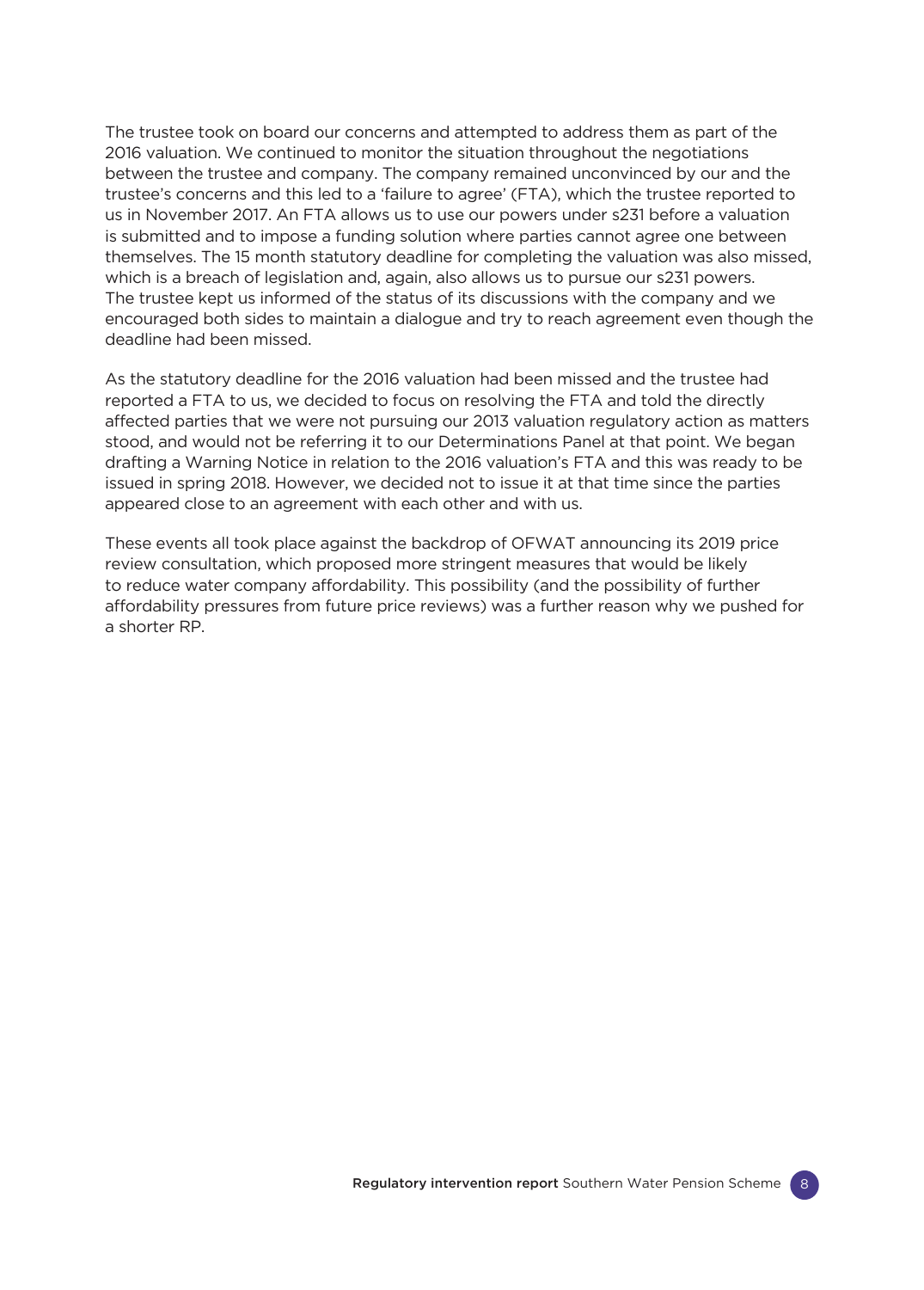### **Outcome**

With our support, the trustee and company ultimately reached an agreement for the 2016 valuation without the need for us to issue a second Warning Notice. This agreement addressed our concerns and allowed us to close down our outstanding and proposed regulatory actions. The agreement was a good outcome for members, as it:

- strengthened the technical provisions assumptions, reducing the reliance on the company for extra contributions in the event of higher inflation.
- significantly increased DRCs which resulted in an RP ending in 2029 (see below), which is one year before the 2013 RP, despite the deficit revealed by the 2016 valuation being larger than that revealed by the 2013 valuation.

| <b>Payment year</b> | Old 2013 RP - DRCs (£m) | <b>New 2016 RP - DRCs (£m)</b> |
|---------------------|-------------------------|--------------------------------|
| 20166               | 8                       |                                |
| 2017                | 8                       |                                |
| 2018                | $\,8\,$                 | 16.7                           |
| 2019                | 8.78                    | 17                             |
| 2020                | 10.92                   | 17.4                           |
| 2021                | 11.25                   | 17.7                           |
| 2022                | 11.6                    | 18.1                           |
| 2023                | 11.97                   | 18.6                           |
| 2024                | 12.35                   | 19.1                           |
| 2025                | 11.75                   | 19.6                           |
| 2026                | 12.17                   | 20.2                           |
| 2027                | 12.62                   | 20.9                           |
| 2028                | 13.09                   | 21.7                           |
| 2029                | 14.36                   | 16.5                           |
| 2030                | 15.62                   |                                |

- included additional contributions to cover £30 million of the increase in the deficit arising after the 2016 valuation date, known as post-valuation experience. If this had not been allowed for, the recovery plan would have ended in 2026, and
- introduced a dividend sharing mechanism that in our view ensures the scheme would be treated fairly. This means that if external dividends in excess of an agreed threshold are paid outside of the group to shareholders, DRCs are accelerated, ensuring that the scheme shares more fairly in the success of the company.

We are pleased with the outcome which, in our view, ensures that members' interests are treated more equitably with those of shareholders – and we acknowledge that this involved some difficult internal deliberations within the company, and effort on the part of the trustee and company to understand our position even if they did not always agree.

6 The company paid £30.6m on 31 March 2016 as pre-payment of the DRCs due under the Old 2013 RP for the years 2016, 2017, 2018 and 2019. The DRCs agreed under the New 2016 RP for years 2018 (£16.7m) and 2019 (£17m) are in addition to the company having already pre-paid the contributions for those years under the Old 2013 RP.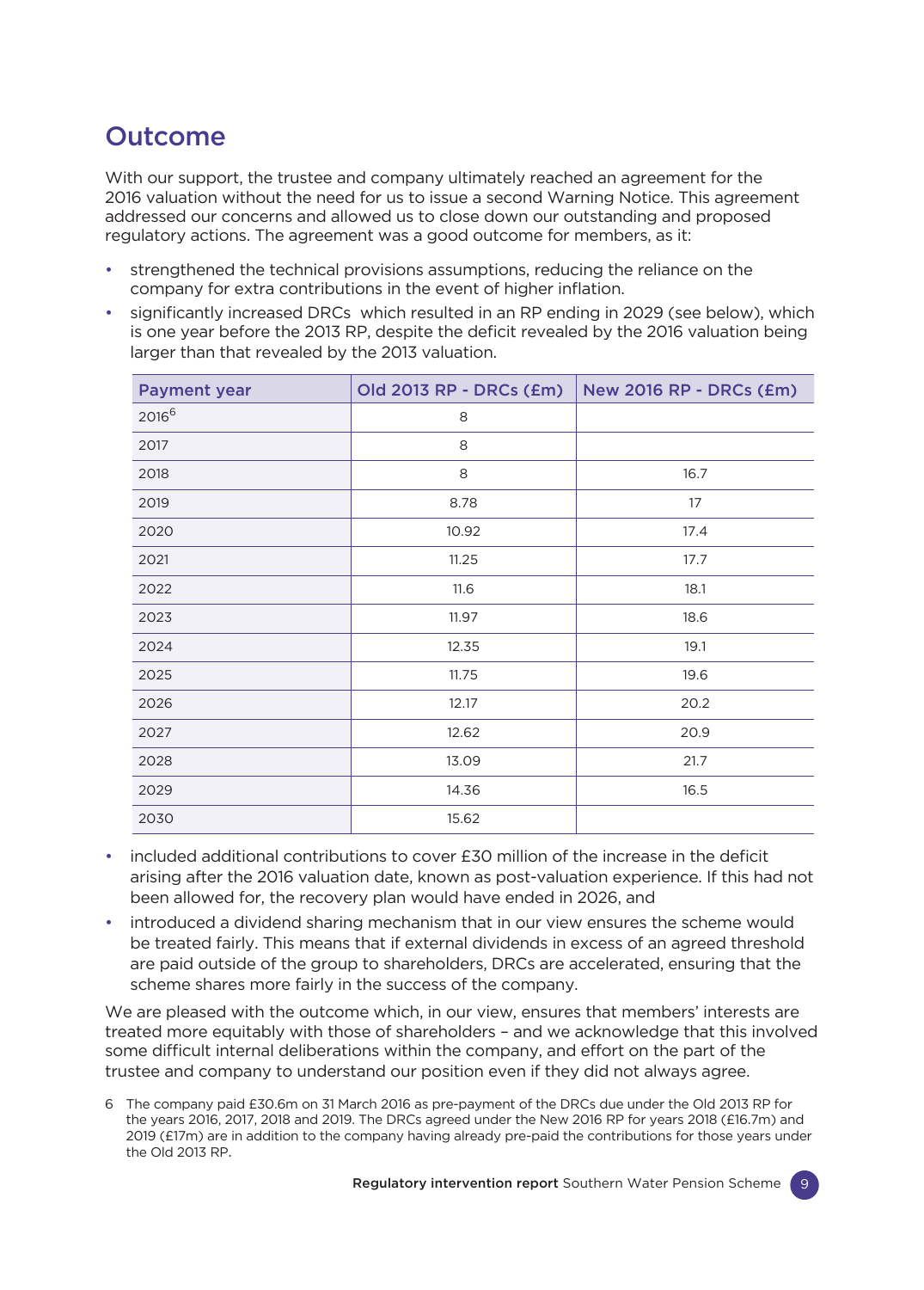### Our approach

Where we see employers paying out substantial dividends we do not expect to see long RPs. Where affordability for higher DRCs is demonstrated by substantial dividends leaving the company, we will seek short recovery plans and other mechanisms to ensure that schemes are treated fairly and share in an employer's success.

Trustees put under pressure by employers to agree RPs which they do not believe are appropriate should come and talk to us and not agree to a potentially noncompliant valuation.

We are always prepared to work with parties to reach an appropriate funding solution, where this looks possible; however, we will not pause our investigations whilst discussions are ongoing.

This is just the latest of many valuations agreed in circumstances where we have been prepared to use our s231 funding powers to impose RPs on employers who can clearly afford to do more to address scheme deficits. While we have not yet needed to put a case to the Determination Panel to decide, we have been and remain prepared to do so. These powers are important and influential when it comes to our funding casework and their existence helps us to drive good scheme outcomes.

While we would welcome judicial scrutiny of those powers in the future, we are a riskbased and outcome-focused regulator, and where a good outcome can be achieved through agreement without the need to formally use those powers, we are open to doing so. In common with other regulators, we are also resource-constrained and must prioritise where to direct those resources - securing an agreed outcome is usually quicker and less costly than seeking to formally use our powers.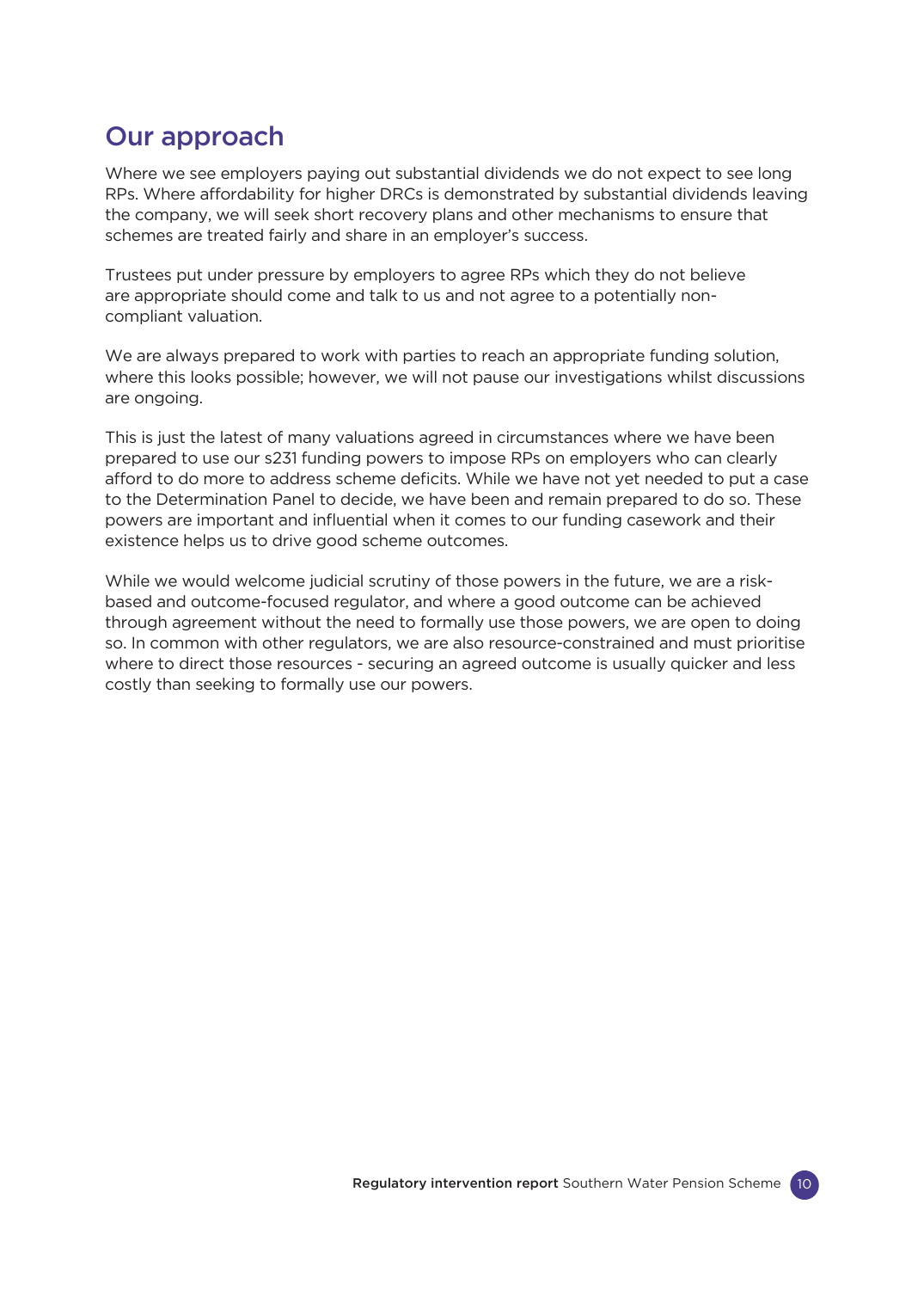### **Timeline**

March 2010: Effective date of the scheme's 2010 valuation.

April 2012: 15 year recovery plan for the 2010 valuation is agreed by the trustee and company (over nine months late). TPR investigates.

March 2013: Effective date of the scheme's 2013 valuation.

December 2015-June 2017: We issue s72 information requests to the trustee and company, instruct a covenant expert and prepare a Warning Notice for the 2013 valuation to address our concerns. TPR investigates section 231 and Contribution Notice powers.

March 2016: Effective date of the scheme's 2016 valuation.

June 2017: We issue a Warning Notice seeking to exercise s231 powers on the 2013 valuation.

November 2017: Trustee reports a failure-to-agree the 2016 valuation. We decide not to pursue the Warning Notice issued in June 2017 given the failure-to-agree, and the parties are informed they no longer need to provide representations on that Warning Notice. We start to prepare a new Warning Notice in connection with the 2016 valuation.

August-September 2018: Final RP proposal negotiated and agreed for 2016 valuation. We agree to cease all regulatory action.

October 2018: 2016 valuation documentation and dividend sharing mechanism signed and submitted to us.